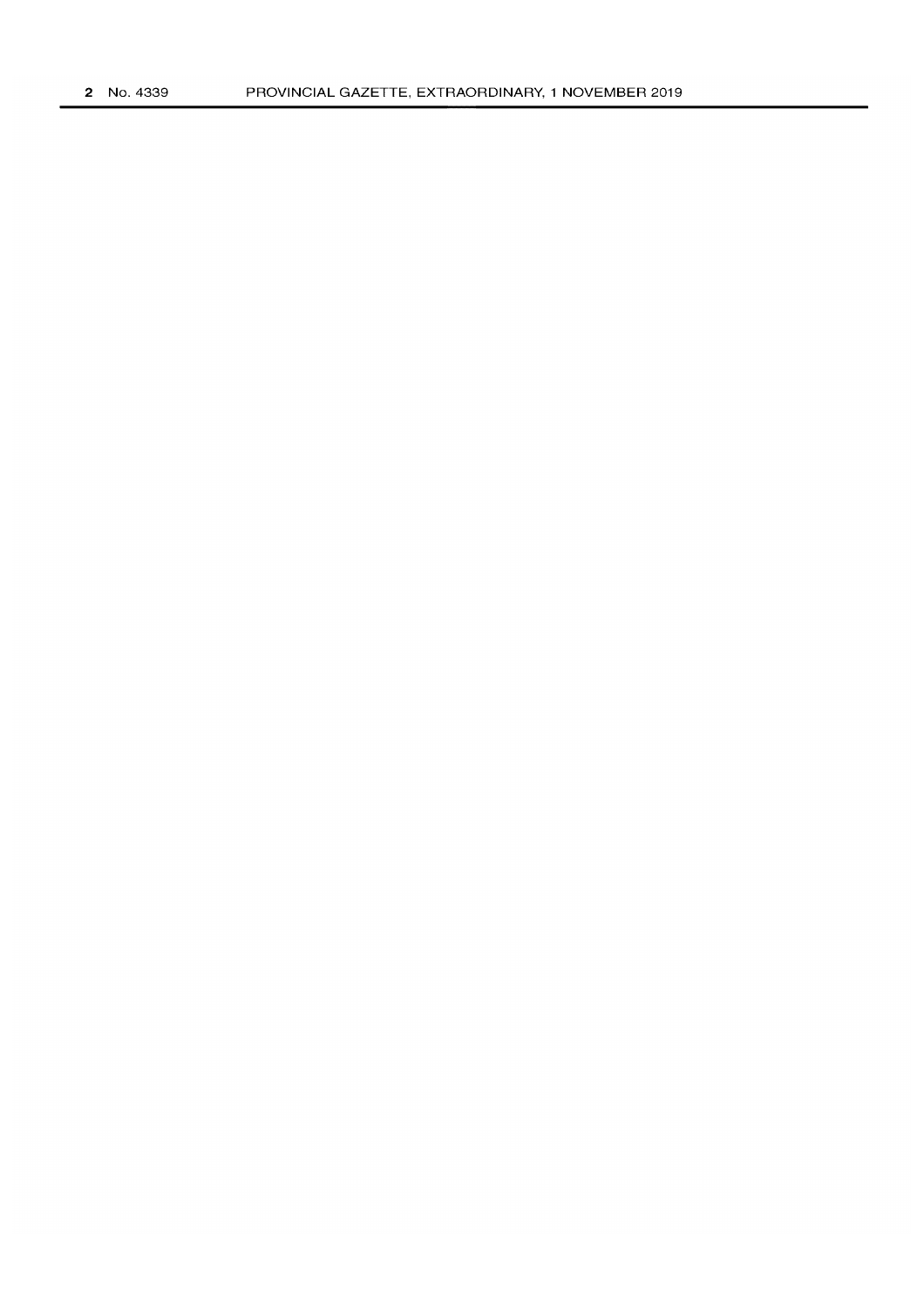#### **CONTENTS**

|     |                                                                                                                                                                                                     | Gazette<br>No. | Page<br>No. |
|-----|-----------------------------------------------------------------------------------------------------------------------------------------------------------------------------------------------------|----------------|-------------|
|     | <b>PROVINCIAL NOTICES • PROVINSIALE KENNISGEWINGS</b>                                                                                                                                               |                |             |
| 303 | Local Government: Municipal Structures Act (117/1998), as amended: Proposed amendment of Provincial<br>Gazette No. 2565 (Extraordinary) dated 16 May 2011, issued in terms of section 12 of the Act | 4339           |             |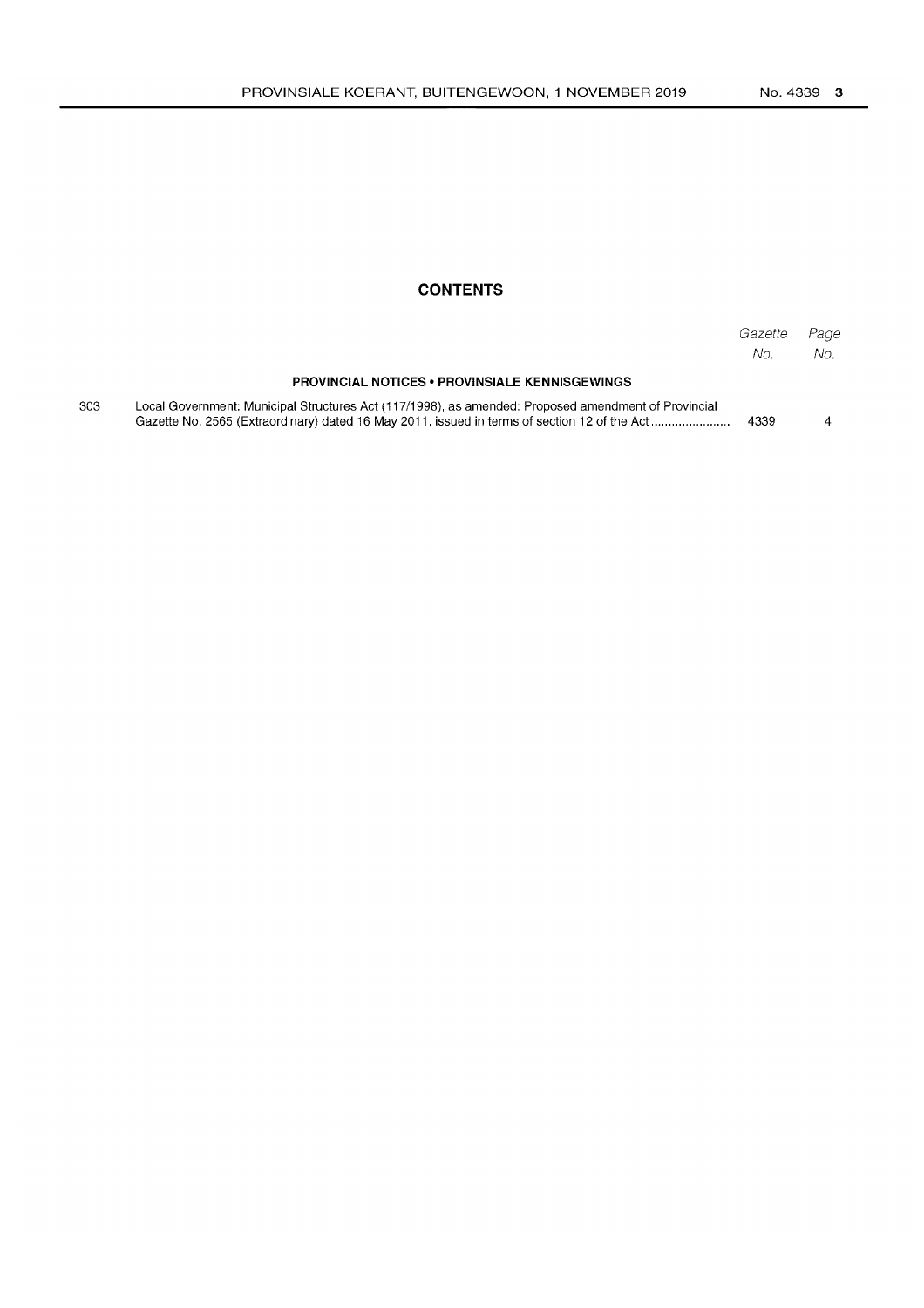#### PROVINCIAL NOTICES • PROVINSIALE KENNISGEWINGS

PROVINCIAL NOTICE 303 OF 2019

#### PROVINCE OF THE EASTERN CAPE

#### DEPARTMENT OF LOCAL GOVERNMENT AND TRADITIONAL AFFAIRS

## PROPOSED AMENDMENT OF PROVINCIAL GAZETTE NO. 2565 (Extraordinary) DATED 16 MAY 2011, ISSUED IN TERMS OF SECTION 12 OF THE LOCAL GOVERNMENT: MUNICIPAL STRUCTURES ACT, (ACT NO. 117 OF 1998) AS AMENDED.

I, XOLILE NOATHA, Member of the Executive Council for Local Government in the Province of the Eastern Cape, after consultation process prescribed in section 16 (3) of the of the Local Government: Municipal Structures Act, (Act No. 117 of 1998) under the powers vested in me by Section 16  $(1)(d)$  of the same Act hereby finally designate the Chairperson: Women's Caucus Committee in respect of Buffalo City Metropolitan Municipality as full-time in terms of Paragraph 7 (2) (b) of Part 2 in the Provincial Gazette No. 2565 (Extraordinary) dated 16 May 2011 as per the attached schedule with effect from the first day of the month following the date of publication in the Provincial Gazette.

SIGNED: X. NOATHA WERELLE.<br>SIGNED: X. NQATHA<br>MEMBER OF THE EXECUTIVE COUNCIL RESPONSIBLE FOR LOCAL GOVERNMENT AND TRADITIONAL AFFAIRS - PROVINCE OF THE EASTERN **CAPE** 

DATE:  $29/10/19$